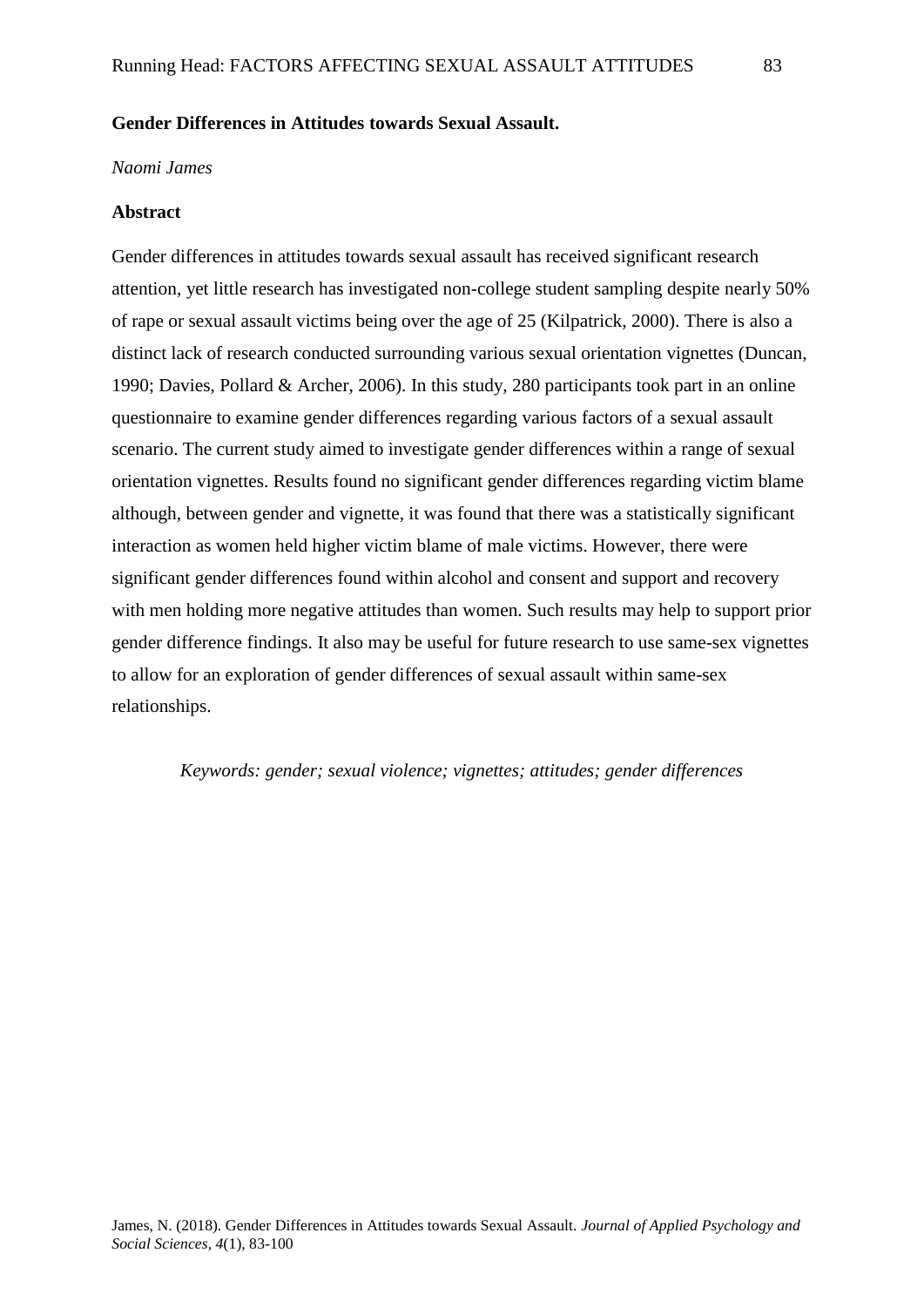#### **Introduction**

Under the Sexual Offences Act (2003) there are four definitions of non-consensual offences: rape, assault by penetration, sexual assault, and the causing of sexual activity without consent (GOV UK, 2016). Sexual assault is the sexual touching of any part of the body of another individual without that individual consenting, or without your belief that they consent (GOV UK, 2016). The average number of victims per year, averaged from 2009/2010, 2010/2011 and 2011/2012, is around 404,000 female victims and 72,000 male victims (Home Office & Ministry of Justice, 2013). Previously, most literature has focused on sexual assault where the victim is female and perpetrator is male; there is little research focusing on accounts of assault in same-sex couples. Research has found that many studies fail to investigate the incidence of coercion and assault in same-sex relationships, despite research providing evidence that men can be victims as well as women (McConaghy & Zamir, 1995; Davies & Rogers, 2006). It is important to conduct research within the areas that are less explored within sexual assault to aid in the empowerment of victims.

 Many complex factors can affect the development of attitudes towards sexual assault. The aim of this literature review is to focus on various factors that are involved in the act sexual assault including gender differences of attitudes towards sexual assault, alcohol and consent, perpetrator gender and victim gender. All of these factors actively influence the charge of offence and the seriousness of the act within communities and courts of law. It is important to highlight these issues and research these areas to gain better knowledge on their effects on rape charges and claims.

# **Gender Differences**

With regards to sexual assault, the majority of research shows significant gender differences in public attitudes (Jozkowski et al., 2014; Kalof & Wade, 1995; Abbey & Harnish, 1995; Malamuth, Haber & Feshback, 1980; Gunby, Carline, Bellis & Benyon, 2012; Felte, Ainslie & Geib, 1991). In most cases, research detects that men hold higher acceptance of rape myths when compared to women (Feltey et al, 1991; Davies, Gilston & Rogers, 2012) as women are less likely to possess attitudes that support rape, and allocate less victim blame (Kalof & Wase, 1995; Stephens et al., 2016). Gunby et al. (2012) discovered that men are more likely than women to believe that various rape and sexual assaults that are reported to the police are false allegations; therefore, men are more likely to believe sexual assault allegations are myth rather than fact. One main factor that contributes to these differences is the definition of consent for both sexes. In the majority of research, men were found to have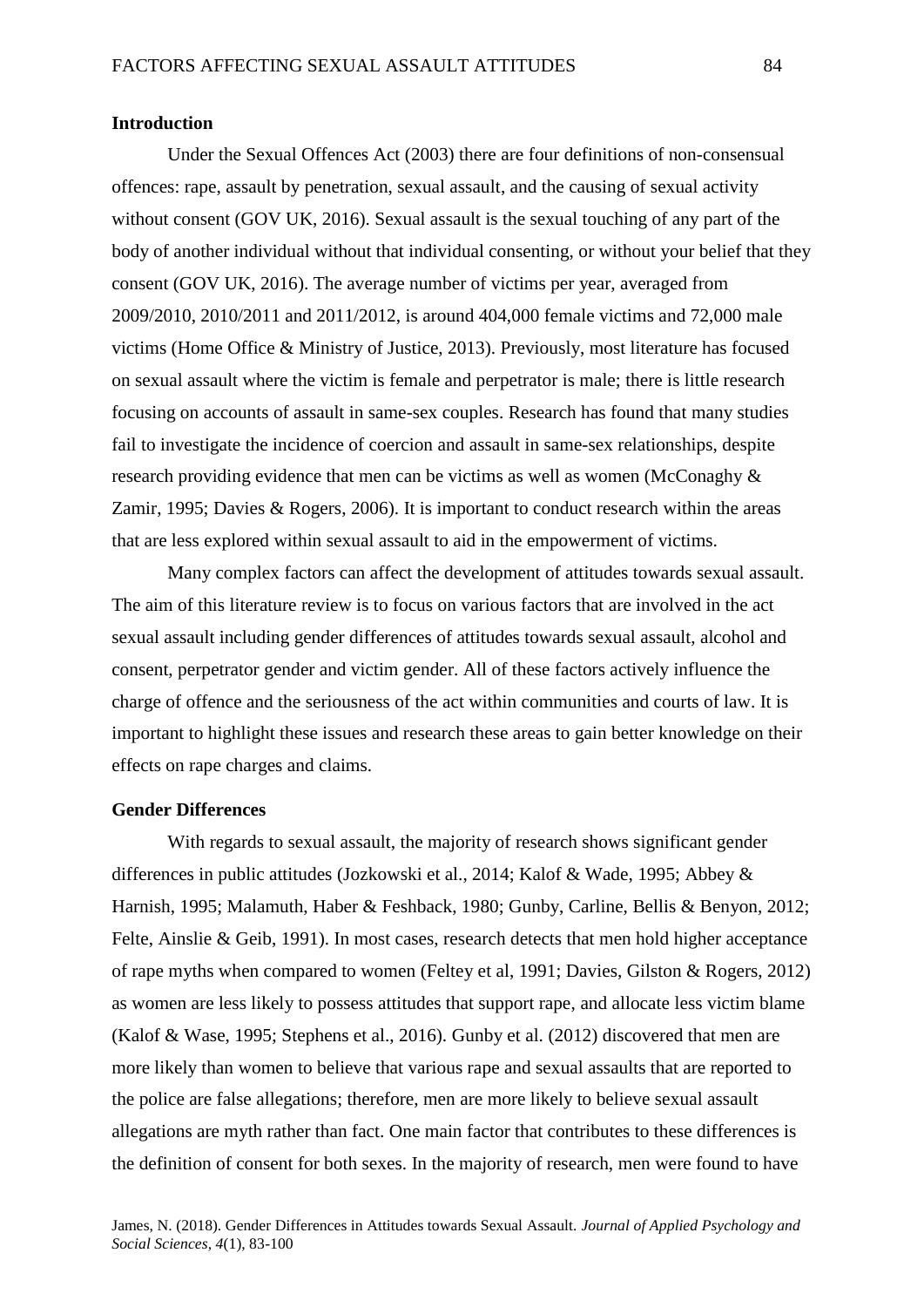less understanding of legal consent when compared to women (Gunby et al., 2012) which can have an effect on how consent is communicated in sexual assault incidents. Research demonstrates that men use nonverbal communications of consent, such as body language, whereas women use verbal communications, such as verbal consent (Jozkowski et al., 2014). These attitudes stem from traditional views that women are responsible for providing sexual consent as men are responsible for proposing the act of sexual intercourse (Jozkowski et al., 2014). Due to the differences within verbalizations of consent, it could be argued that this could contribute to accounts of acquaintance rape (Jozkowski et al., 2014). Findings have discovered, in cases involving alcohol, that male participants perceive women as acting more sexually after consuming alcohol when compared to female participants (Abbey & Harnish, 1995). Research also revealed that in circumstances when the victim is more intoxicated than the perpetrator, men did not believe that alcohol consumption affects a person's ability to consent when compared to women (Gunby et al., 2012). Finally, research in gender differences found that men display more negative attitudes towards gay male victims of sexual assault and assigned more victim blame to gay victims when compared to women (Davies et al., 2012). This has been found evident as both straight and LGBTQ+ men have been found to suffer from severe homophobic reactions regarding sexual assault (Davies, 2002). In conclusion, research has found that men have been found to allocate more victim blame, and are more lenient with regards to portrayal consent and alcohol consumption on sexual assault attitudes when compared to women.

# **Victim Gender**

A variety of prior research suggests that men and women are equally empathetic to both male and female victims (Perrot & Webber, 1994), however, the majority of recent research suggests that women are more pro-victim when compared to men (Davies et al.,2006; Davies, Rogers & Bates, 2008). Research reveals that male participants tend to be more accepting of both male and female rape acceptance myths when compared to female participants (Ford, Liwag-McLamb & Foley, 1998; Davies et al., 2012). Whether male participants are more supportive of victims can depend on the scenario presented. Men are pro-victim if a heterosexual male was attacked by a man (Davies et al., 2006) however male victims who are gay are perceived to be more at fault (Ford et al., 1998; Davies et al., 2008).

Heterosexual male victims who were assaulted by women were attributed more blame (Davies et al., 2006) as male victims are perceived more at fault for not defending themselves (Perrot & Webber, 1994). However, female victims of male perpetrators are seen as more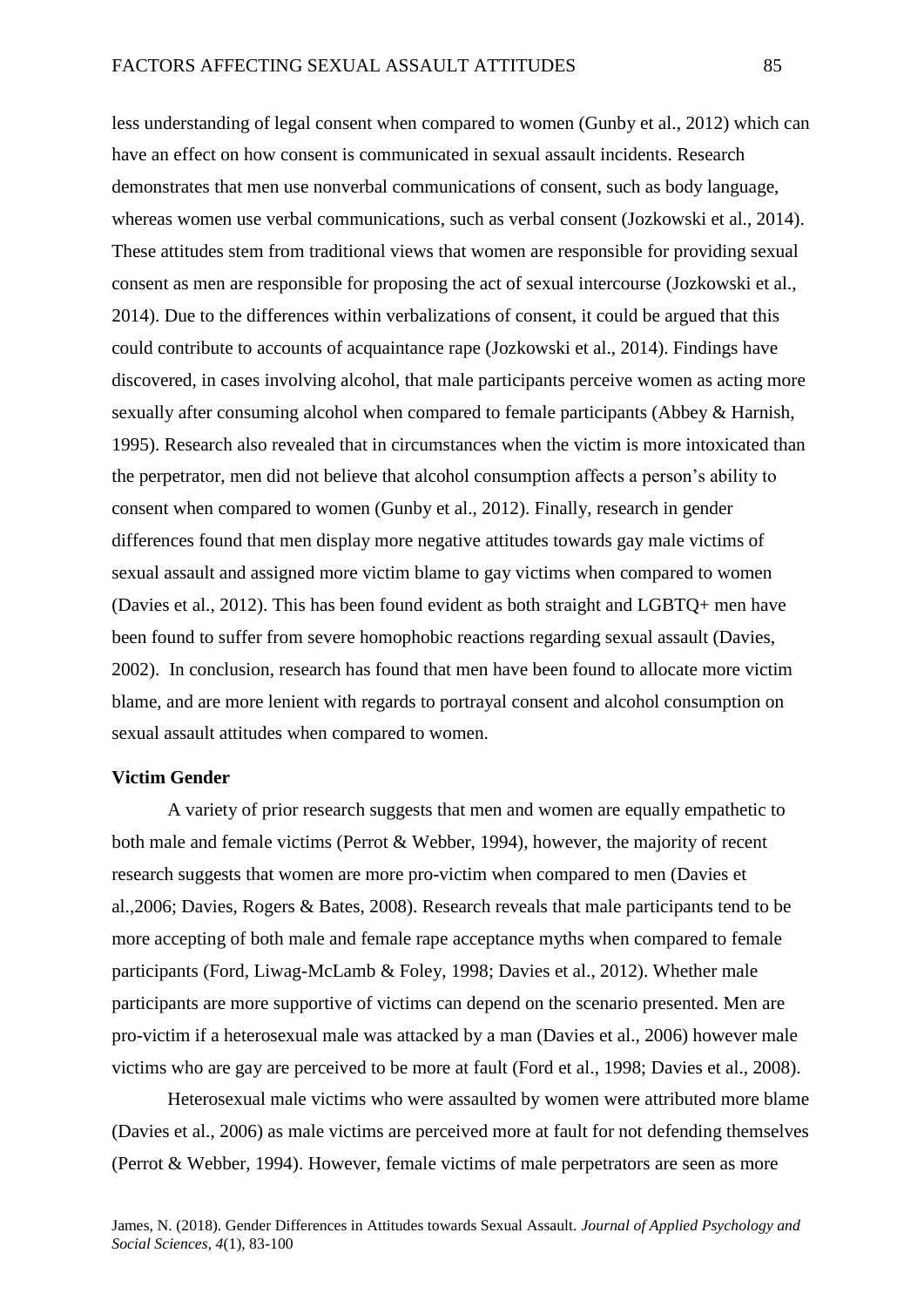responsible for not foreseeing the assault (Perrot & Webber, 1994) therefore are perceived more at fault (Ford et al., 1998). In general, research demonstrates that men perceive perpetrators less responsible for attacks (Ford et al., 1998), and also assign more victim blames than women (Davies et al., 2012). Research also demonstrates that men place more victim blame on heterosexual males who are subject to assault by a woman (Davies et al., 2006). Ford, Liwag-McLamb and Foley (1998) found a direct link between victim blaming and the sexual orientation of the victim. In conclusion, research has found that men possess more negative views towards male victims of sexual assault whereas women are more empathetic and pro-victim for all genders in sexual assault.

### **Perpetrator Gender**

In comparison to victim gender, there are gaps in literature about perpetrator gender, as most research focuses on female victims of male perpetrators (Gunby et al., 2012). However, within some research, the specification of perpetrator gender is significant when analysing results (Davies & Rogers, 2006). It has been a common view of the public and many psychologists that the sexual assault of a man by a woman is somewhat implausible, as women are perceived to be weaker and less capable of this offense (Davies & Rogers, 2006). Smith et al. (1988) found that participants perceived male victims of female perpetrators to be more likely to encourage the act and to have received sexual pleasure from the assault (Davies & Rogers, 2006). Smith et al. (1988) believed that these views were endorsed by stereotypical views of a man's sexuality, for example, males are supposed to be ready for and enjoy sex with a willing woman (Davies & Rogers, 2006). However, there is a distinct lack of research regarding attitudes of same-sex sexual assault despite research providing evidence that gay men and women risk sexual victimisation (Waldner-Haugrud & Gratch, 1997; Duncan, 1990; Rotham, Exner & Baughman, 2011). Nonetheless, in one piece of research, it was found that men, compared to women, attributed less blame to perpetrators, whether male or female, in cases of sexual assault (Gerber, Cronin & Steigman, 2004).

In conclusion, there is a lack of research specifically focusing on public attitudes of perpetrator gender; there could be a benefit from an increase of research surrounding perpetrator gender on blame in various sexual orientation vignettes. It is important to note that little to no research accounts for female perpetrators assaulting female victims and although some research accounts for male victims (Ford et al., 1998; Davies et al., 2008), research is still heavily heterosexual influenced.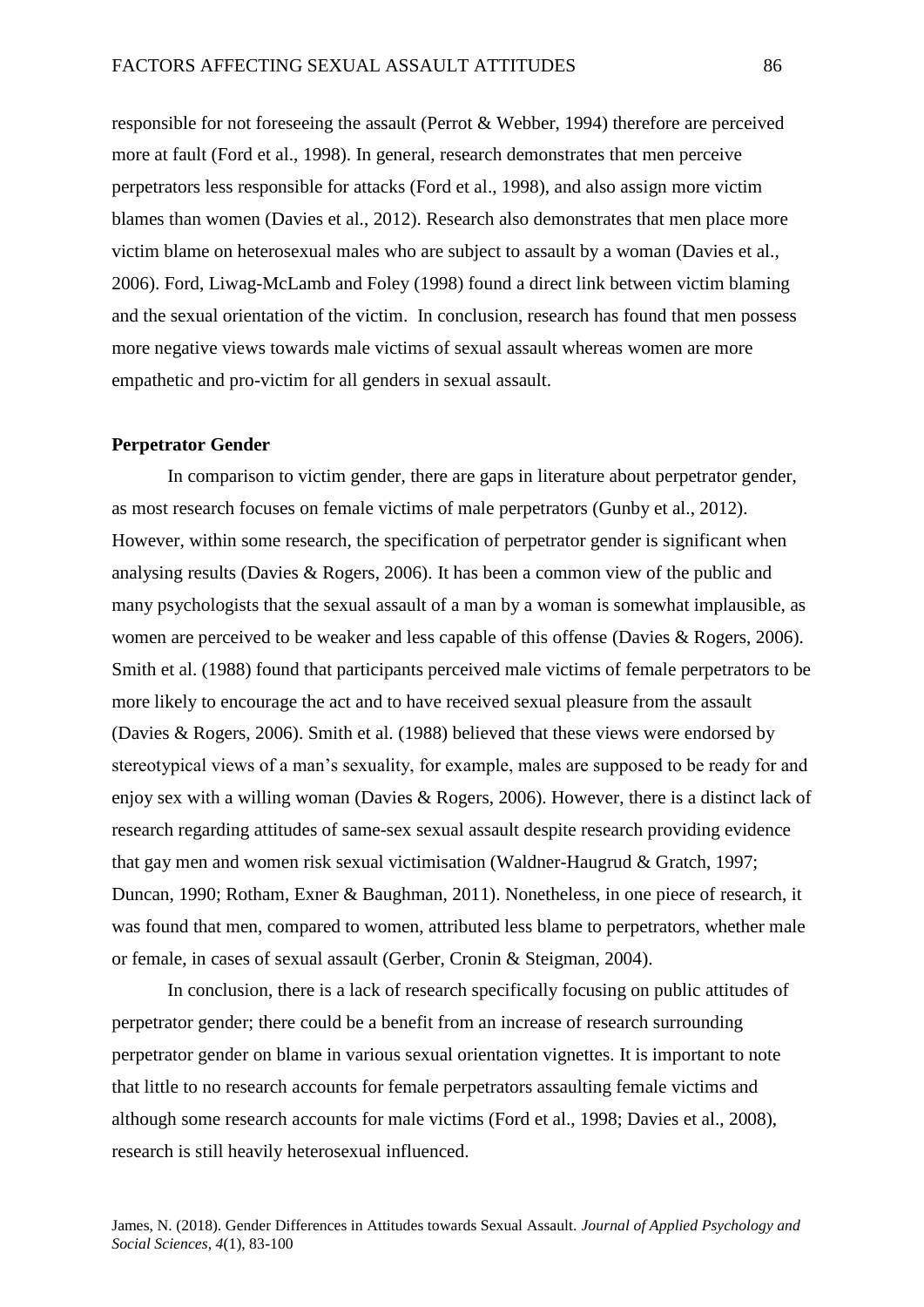### **Alcohol and Consent**

Alcohol is seen to have a significant relationship with sexual assault within the literature. Research provides evidence that alcohol consumption before sexual activity is directly associated with an individual's internal and external consent (Jozkowski & Wiersma, 2014) and can increase the likelihood of sexual assault through a variety of pathways (Abbey, 2002). In relation to victim blame, individuals are more likely to experience higher victim blame if the perpetrator had used alcohol in the assault (Romero-Sanchez, Megias & Krahe, 2012). The consumption of alcohol pre-assault is directly associated with "more sexual victimization" of the victim (Ullman, Karabatsos & Koss, 1999). Both male and female participants who endorse more rape acceptance myths, blame the victims of sexual assault more than the perpetrator when alcohol is consumed prior to assault (Romero-Sanchez et al., 2012). Alcohol consumption has found to increase a woman's sexual intent and their levels of responsibility within their action despite alcohol consumption having no effect of men's sexual intent or responsibility; this provides evidence for a double standard regarding alcohol and consent (Maurer & Robinson, 2007). Research into alcohol consumption and the effect of consent giving shows that alcohol can have a direct effect on a person's efficiency to provide consent (Jozkowski & Wiersma, 2014). Alcohol consumption has an effect on the communication of sexual consent as it can easily be misinterpreted (Fantasia, Sutherland & Fontenot, 2015) especially as men communicate more nonverbally, and women communicate verbally; men and women may misread nonverbal and verbal ques when inebriated (Jozkowski et al., 2014; Gunby et al., 2012).

Consistent use of alcohol can also lead to difficulty when refusing sexual activities and can lead to poorly communicated refusal (Fantasia et al., 2015). Attitudinal gender differences link directly with alcohol and consent as males are less likely than females to perceive that alcohol can affect an individual's capability to give legal consent (Gunby et al., 2012). Although research into alcohol and consent has grown in recent years, considering alcohol consumption is present in over 50% of all sexual assault cases, it is crucial that research continues to unravel the relationship between alcohol and consent (Cowley, 2013). Within recent years, the effects of alcohol have been added into rape and sexual assault guidelines. However, the prosecutors have the decision regarding whether the victim was too intoxicated to consent or not, rather than the victim believing they were or were not too intoxicated to consent (CPS, 2017).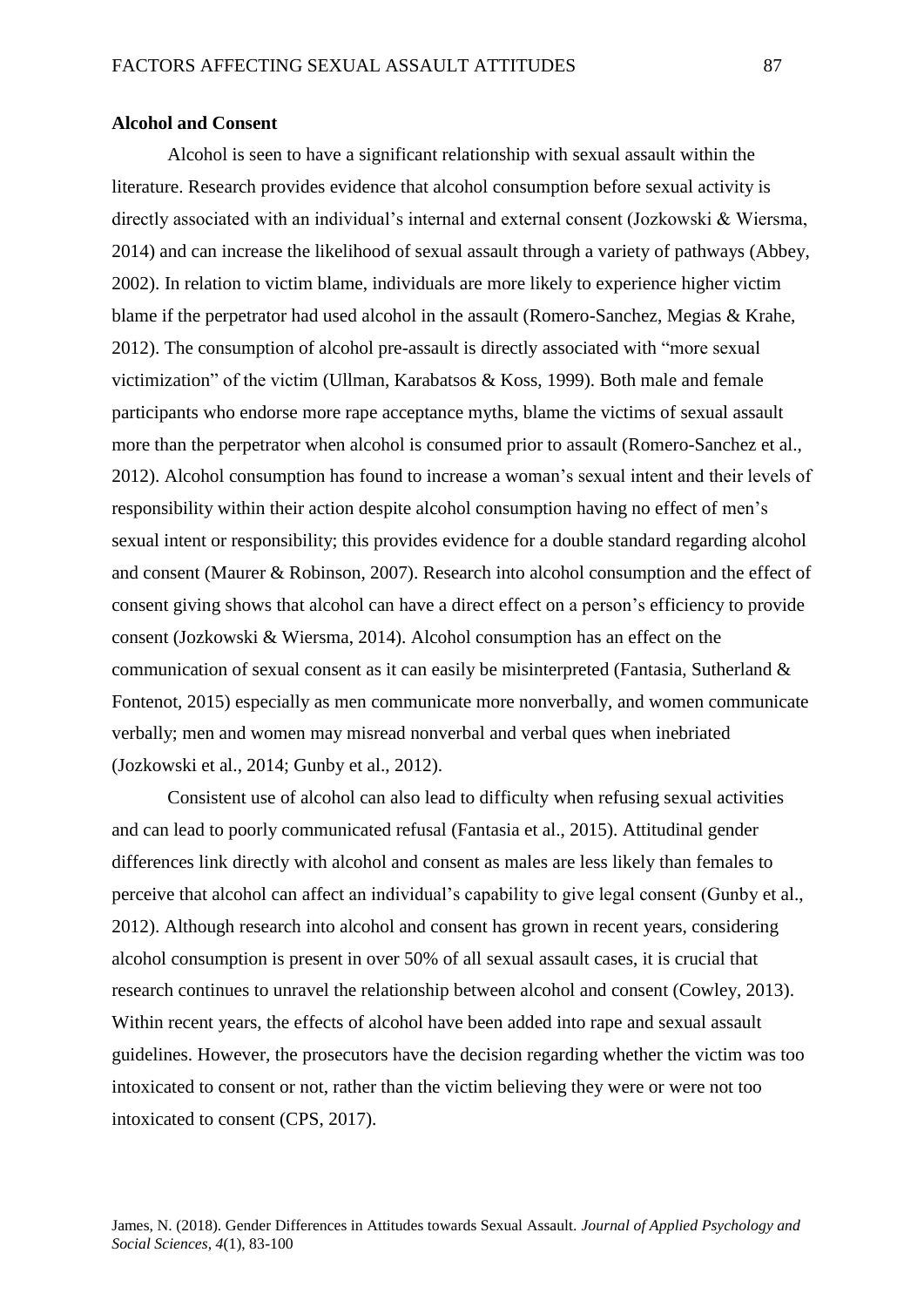## **Recovery/Support**

Extensive research has provided evidence that there are many spiritual, physical and mental effects of sexual assault (Mosier, 2013). Campbell, Dworkin and Gruener (1997) stated that research on sexual assault research consistently shows negative and severe trauma with long-term effects; the most common effects include post-traumatic stress disorder and depression, which can lead suicide attempts (Mosier, 2013). As women are found to have a statistically higher risk of sexual assault, the majority of research focuses on recovery attitudes of women (Eiswerth-Cox, 1993) and does not investigate men's attitudes. There is research evidencing that there are gender differences within coping and recovery from interpersonal assaults, including sexual assault. Research has found that women experience guilt and men experience internal anger (Galovski, Blain, Chappuis & Fletcher, 2013). Little research has been conducted regarding gender differences in attitudes or support needed or recovery after sexual assault cases. Orbuch et al. (1994) found that women believe talking about assault is needed to cope with the ordeal, whereas men believe that lesser recovery strategies, such as therapy, are needed for recovery (Little & Hamby, 1999). These differences can be linked with frequent feelings of guilt and self-blame and are experienced by around 73% of victims (Mosier, 2013).

Similarly, Schneider (1992) discovered that men believe the recovery process to be much quicker compared to women (Schneider, Mori, Lambert, & Wong, 2008). It is important to further research within this area, as this could have an impact on recovery education and support. Women who lack awareness of sexual discrimination are found to hold more "negative attitudes towards themselves as victims" (Eisworth-Cox, 1993). It could be suggested that further education for victims on the awareness of sexual assault and recovery programs could decrease their self-blame and better their recovery process. Although there is a lack of literature regarding attitudes towards support and recovery from sexual assault, it could be supported by research regarding mental health and gender roles. Men perceive less support is needed for various mental health disorders as there is a desirability to conform to typical gender norms of men being tough and independent, whereas women do not have this conventional sex-role stereotype (Phillips & Gilroy, 1985). These conventional gender roles have shown to have an impact on men's help seeking regarding mental health, holding a more negative view compared to females for seeking help (Good  $\&$ Wood, 1995). Research regarding attitudes for recovery and support have been consistent across the results.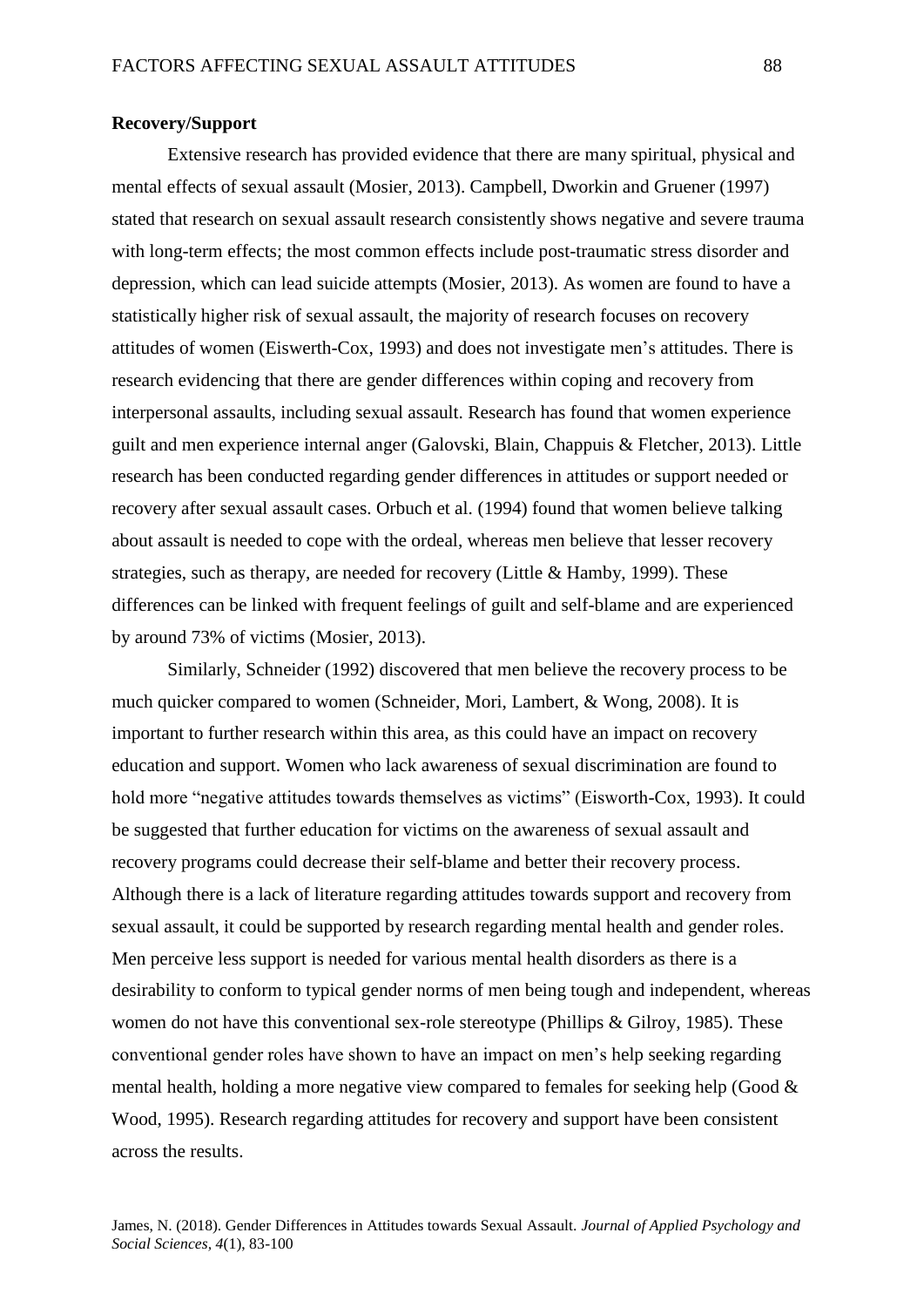#### **The Current Study**

The above-mentioned literature review examined individually the effects of victim gender, perpetrator gender, alcohol and consent and gender differences on sexual assault attitudes. The review of literature highlighted gaps in literature regarding accounts of sexual assault where alcohol was involved (Cowley, 2013). It also revealed the lack of same-sex scenarios used in research into sexual assault, despite research providing evidence of a high risk for victimization in this population (Waldner-Haugrud & Gratch, 1997; Duncan, 1990; Rotham et al., 2011).

The current study proposes four hypotheses. Reflecting on past literature, it is expected to find gender differences regarding victim blaming, with men blaming victims of sexual assault more and having higher acceptance of rape myths, compared to women (Feltey et al., 1991; Davies et al., 2012). It is also hypothesized that there will be a significant gender difference with regards to attitudes towards alcohol and its effect on consent (Gunby et al., 2012. It is evident that there are gender differences in victim blaming regarding sexual assault (Davies et al., 2006; Davies et al., 2008). Gender differences regarding same-sex sexual assault will also be hypothesized. The final hypothesis of this study is regarding recovery and support needed after sexual assault. A significant gender difference is hypothesized in differences in recovery and support of the victim. Between these four hypotheses for the research, it is the aim of this research to gain a better understanding and to investigate the relationship these four factors have on the effect of an individual's attitude towards sexual assault.

# **Method**

#### **Design**

A between-subjects design was employed for this research. A quantitative web-based survey was used, on the Bristol Online Survey server, containing four separate vignettes and a set questionnaire for all vignettes. The vignettes were categorized into: female assaulting female, female assaulting male, male assaulting male, and male assaulting female. The questionnaire aimed to assess gender differences in victim blaming, perpetrator blaming, attitudes towards alcohol and consent and victim recovery and support.

## **Participants**

The participants of this study were of an opportunity sample (*N*=292). From this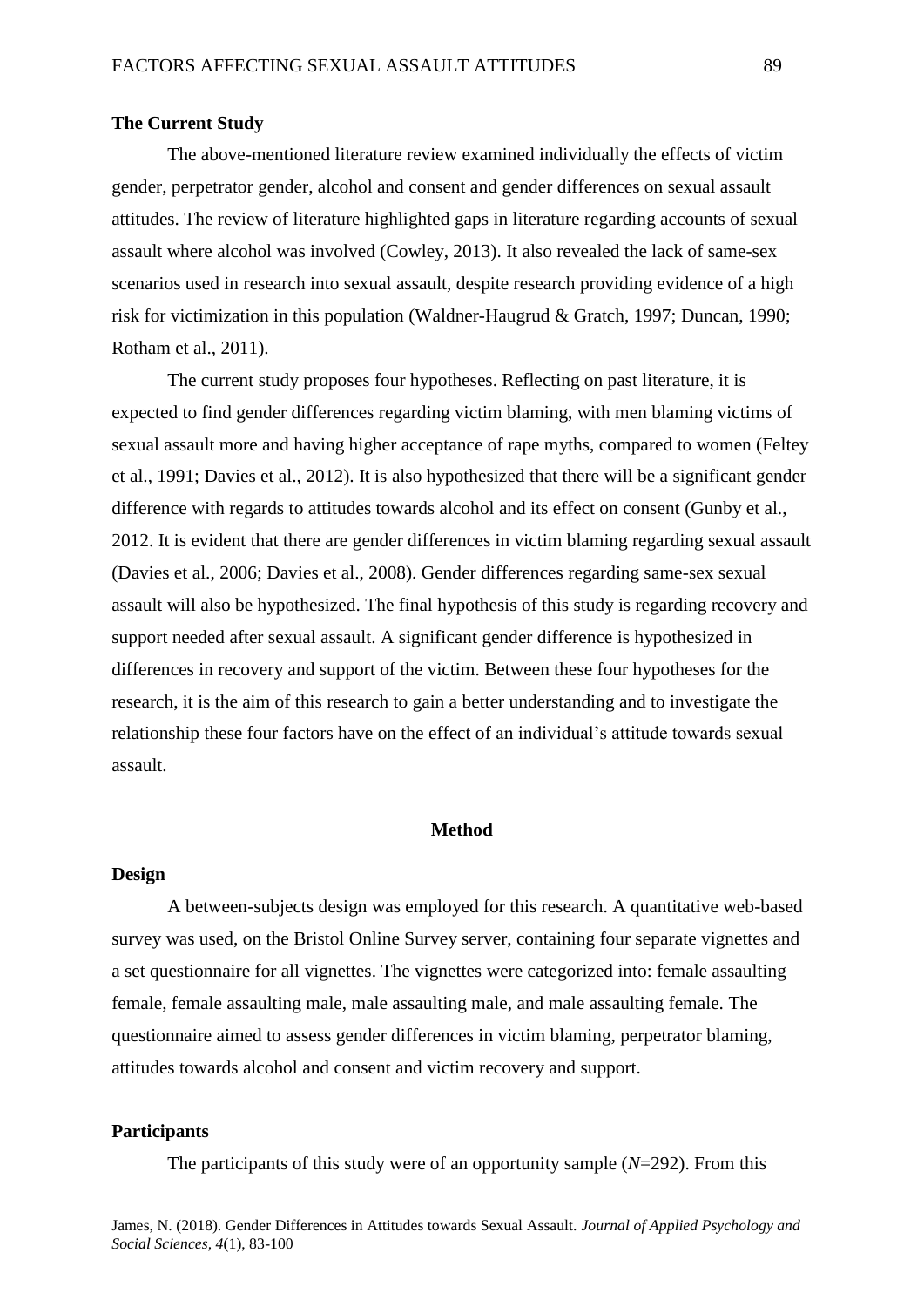opportunity sample, 85 of the participants were male and 203 were female; however, 4 participants did not disclose their gender and were removed from the data set. The participants were recruited through a variety of social media platforms (Facebook and Twitter) and through student emails in the North West of England. All of the participants who had taken part were all 18 years old or above.

# **Materials**

The research study entailed filling out one of four possible vignettes with the same questionnaire. Participants were enquired to rate agreeableness to different statements regarding the vignette using a Likert Scale, from 1 (strongly disagree) to 5 (strongly agree). Examples of the vignette questions include "A person cannot give sufficient consent when heavily drunk" and "[name] wouldn't experience long term effects related to this event." The questionnaire was influenced by various Rape Myth Acceptance (Payne, Lonsway & Fitzgerald, 1999) and Alcohol and Consent (Ward, Matthews, Weiner & Popson, 2012). Regarding the vignette, participants were also asked an open-ended question to determine the gender of participant. With regards to the subscales of the questionnaire, reliability levels for the current study were mixed with  $\alpha$  values of .18 for alcohol and consent, .34 for victim blame and a good  $\alpha$  value of .74 for support and recovery. Reliability levels were good with  $\alpha$ values of .90 for perpetration and .91 for victimization.

After following the hyperlink from social media or their student email, the participants were directed to the questionnaire. The participant would be directed to a list of four shapes which would randomly assign a vignette. On choosing a shape, the participant would complete one demographic question regarding their gender then would continue to answer 15 questions about their assigned vignette.

# **Results**

### **Descriptive Statistics**

Descriptive statistics of means and standard deviations for the independent variable of Gender (two levels: male and female) and Attitude Sub-scales (three levels: alcohol and consent, victim blame and support and recovery). Table 1 shows that males have higher mean attitudes meaning higher negative attitudes compared to females.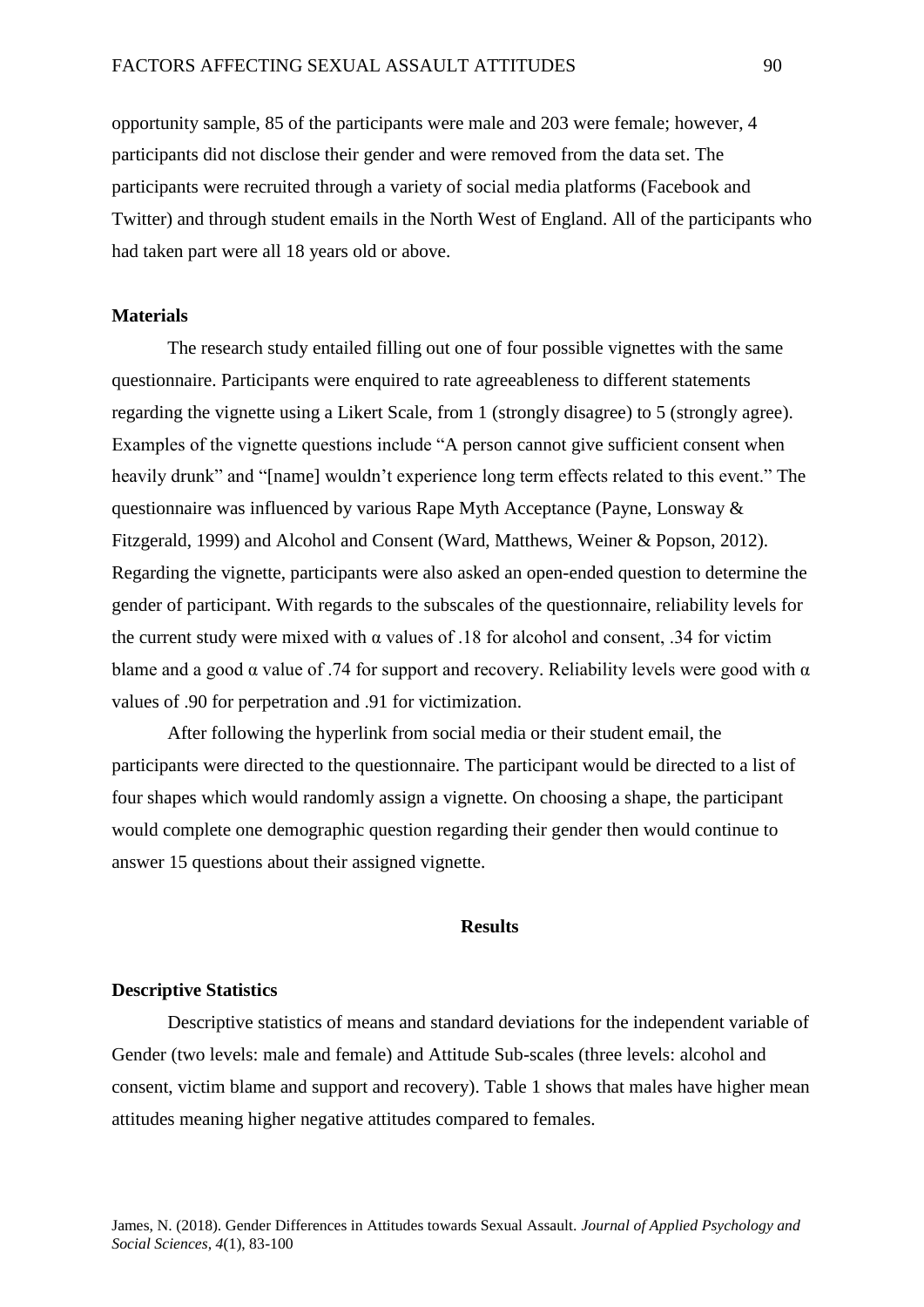# Table 1:

| Means (and Standard Deviations) of interaction between gender differences and vignette type |
|---------------------------------------------------------------------------------------------|
| on Alcohol and Consent Victim Blame, Support and Recovery attitudes.                        |

| Measure                 | Vignette | Males  | Females | Total  |
|-------------------------|----------|--------|---------|--------|
| Victim blame            | F to M   | 6.62   | 7.83    | 7.55   |
|                         |          | (1.26) | (2.41)  | (2.24) |
|                         | F to F   | 7.87   | 6.74    | 7.26   |
|                         |          | (1.74) | (2.35)  | (2.15) |
|                         | M to M   | 6.00   | 6.71    | 6.56   |
|                         |          | (2.21) | (2.56)  | (2.48) |
|                         | M to F   | 7.41   | 6.95    | 7.08   |
|                         |          | (1.67) | (2.08)  | (1.97) |
|                         | Total    | 7.25   | 7.06    | 7.11   |
|                         |          | (1.78) | (2.23)  | (2.16) |
| Alcohol and<br>Consent  | F to M   | 16.77  | 14.76   | 15.24  |
|                         |          | (2.68) | (2.77)  | (2.85) |
|                         | F to F   | 15.87  | 13.63   | 14.66  |
|                         |          | (3.78) | (2.73)  | (3.41) |
|                         | M to M   | 16.00  | 14.39   | 14.73  |
|                         |          | (3.46) | (2.76)  | (2.95) |
|                         | M to F   | 15.85  | 15.02   | 15.26  |
|                         |          | (2.97) | (2.22)  | (2.48) |
|                         | Total    | 16.01  | 14.67   | 15.06  |
|                         |          | (3.19) | (2.54)  | (2.81) |
| Support and<br>Recovery | F to M   | 8.31   | 7.36    | 7.58   |
|                         |          | (2.46) | (2.18)  | (2.27) |
|                         | F to F   | 8.74   | 6.63    | 7.60   |
|                         |          | (2.63) | (2.72)  | (2.86) |
|                         | M to M   | 8.10   | 6.50    | 6.83   |
|                         |          | (3.25) | (2.23)  | (2.52) |
|                         | M to F   | 8.64   | 7.52    | 7.84   |
|                         |          | (2.50) | (2.42)  | (2.49) |
|                         | Total    | 8.55   | 7.18    | 7.58   |
|                         |          | (2.58) | (2.40)  | (2.53) |

 $\overline{F}$ -to- $\overline{F}$  = female to female,  $\overline{F}$  to  $\overline{M}$  = female to male,  $\overline{M}$  to  $\overline{M}$  = male-to-male,  $\overline{M}$  to  $\overline{F}$  = male to female.

Table 1 stated the descriptive statistics of means and standard deviations of the interaction between gender and sexuality of the couple within the vignette. The results show that men held a majority of negative views surrounding victim blame, perpetrator blame,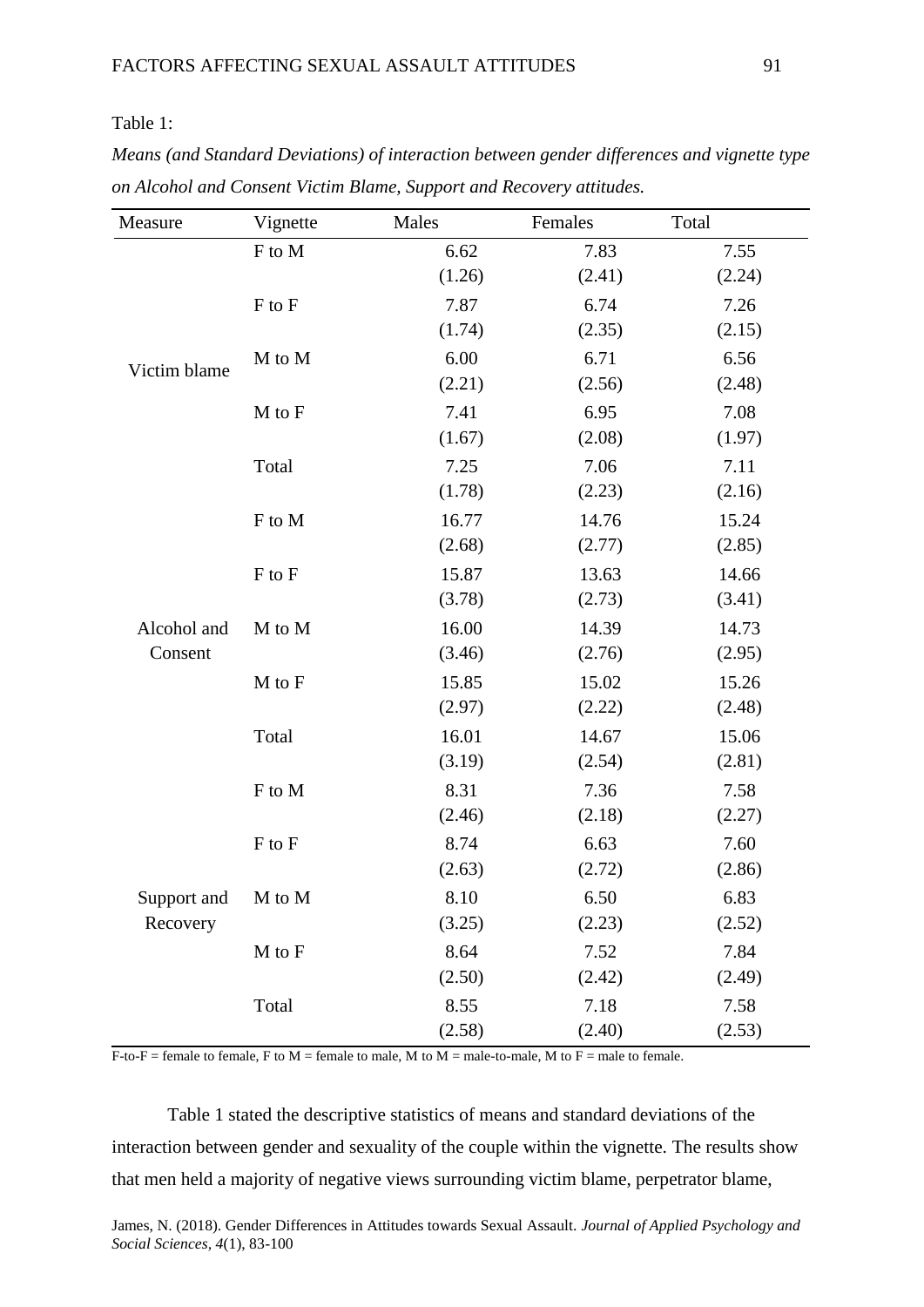alcohol and consent and support and recovery when compared to women. However, the descriptive statistics show that women held views that are more negative for the male-to-male and female to male vignettes.

# **Gender Differences in Attitudes towards Sexual Assault**

A 2 (Gender) x 4 (Vignette) Factorial ANOVA was conducted to explore attitudinal gender differences in sexual assault vignettes and alcohol and consent. There was a significant main effect of gender found  $(F(1,280) = 17.28, p < .001, \Pi^2 = .06)$ , suggesting that men have more negative views regarding alcohol and consent within sexual assault than women. There was no significant effect found for vignette  $(F(3,280) = 1.15, p = .329, \Pi^2 =$ .01) and no significant interaction was found for gender and vignette  $(F(3,280) = .97, p=$  $.408, \eta^2 = .01$ 

A 2 (Gender) x 4 (Vignette) Factorial ANOVA was conducted to explore attitudinal gender differences in sexual assault vignettes and victim blame. There was no significant effect of gender found ( $F(1,280) = .07$ ,  $p = .787$ ,  $\Gamma^2 = .00$ ) and no significant effect found for vignette  $(F(3,280) = 1.54, p = .204, \Pi^2 = .02)$ . There was a significant interaction between gender and vignette  $(F(3,280) = 2.87, p < .05, \Pi^2 = .03)$ . A two-tailed independent samples *t*-test revealed that there is a significant gender difference within the Female to Male vignette  $(t(39.62) = 2.39, p < .05)$ , showing that women had more negative victim blame attitudes compared to men. A two-tailed independent samples *t*-test revealed that there was no significant gender differences found in the Male to Female vignette  $(t(87.34) = 1.36, p=$ .178), the Male to Male vignette  $(t(15.97) = -.87, p = .395)$  and the Female to Female vignette  $(t(47.17) = 1.95, p = .057)$ .

A 2 (Gender) x 4 (Vignette) Factorial ANOVA was conducted to explore attitudinal gender differences in sexual assault vignettes and support and recovery. There was a significant main effect of gender found  $(F(1,280) = 16.14, p < .001, \Pi^2 = .06)$ , which found men to have more negative attitudes towards recovery within sexual assault than women. There was no significant effect found for vignette  $(F(3,280) = .93, p = .425, \Pi^2 = .01)$  and no significant interaction was found for gender and vignette  $(F(3,280) = .59, p = .621, \Pi^2 = .01)$ .

# **Discussion**

The aim of this study was to investigate how gender can affect attitudes regarding three factors (alcohol and consent, victim blame and support and recovery) within sexual assault vignettes. Results from the current study is consistent with previous mentioned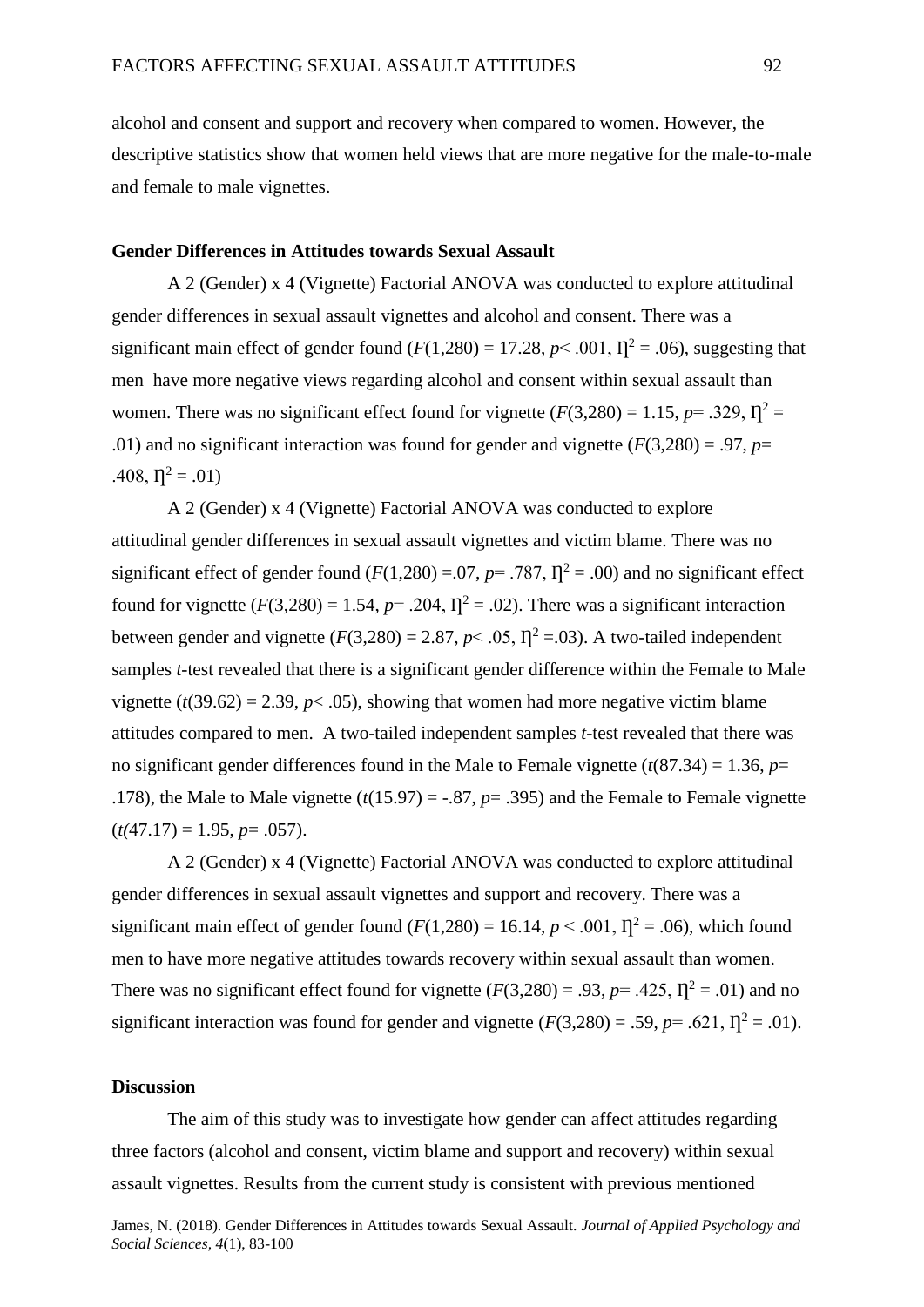research with regards to alcohol and consent (Gunby et al., 2012), and support and recovery (Little & Hamby, 1999). However, the results from victim blame are inconsistent to previous research which suggests that there would be gender differences in victim blame attitudes (Davies et al, 2006; Davies et al., 2008).

The current findings deviate from previous research, rejecting the hypothesis that men hold higher victim blame attitudes than women. As there were no significant gender differences found, the current study contradicts previous research that states that men have higher rape acceptance and victim blame attitudes compared to women (Davies et al., 2012; Feltey, Ainslie & Geib, 1991). The current results could differ from prior research due to the change of laws and rise of awareness in recent years of sexual assault and pro-victim movements, for example the #MeToo movement (Kinsella, 2018). However, the analysis revealed that in the Female to Male assault vignette women had more negative views of victim blame than men. These current findings do not coincide with past research, which suggest the opposite effect would occur (Ford et al., 1998; Davies et al., 2006; Davies et al., 2008).

As there were no significant interactions within the Female to Female and Male-to-Male assault vignettes and participant gender differences, the current research challenges previous findings that suggests men display more negative views towards male victims of male perpetrators (Davies et al., 2012). However, as the victim's sexual orientation was not specified, the current research could support a study conducted by Ford, Liwag-McLamb and Foley (1998) who discovered that men are more supportive of victims if the male victim is heterosexual and the perpetrator was male. As results show women scored higher on victim blame, it challenged research stating women hold less victim blaming attitudes (Gunby et al., 2012) but also confirms findings in past research that suggests that heterosexual men who are victims of female perpetrators are perceived to deserve more blame, as men are perceived as being willing to have sex with women no matter the circumstances (Davies & Rogers, 2006; Davies et al., 2006; Perrot & Webber, 1994). As the majority of prior research is five or more years old, it could suggest a change in victim blame attitudes which have not been recently explored and investigated.

As hypothesised, there was a significant attitudinal gender difference regarding support and recovery after sexual assault. The current study found men to be less supportive of recovery attitudes compared to women. The belief of little help and intervention being needed after sexual assault cases reinforced previous research that discovered similar findings (Little & Hamby, 1999; Scheider et al., 2008). However, previous research by Sigurvinsdottir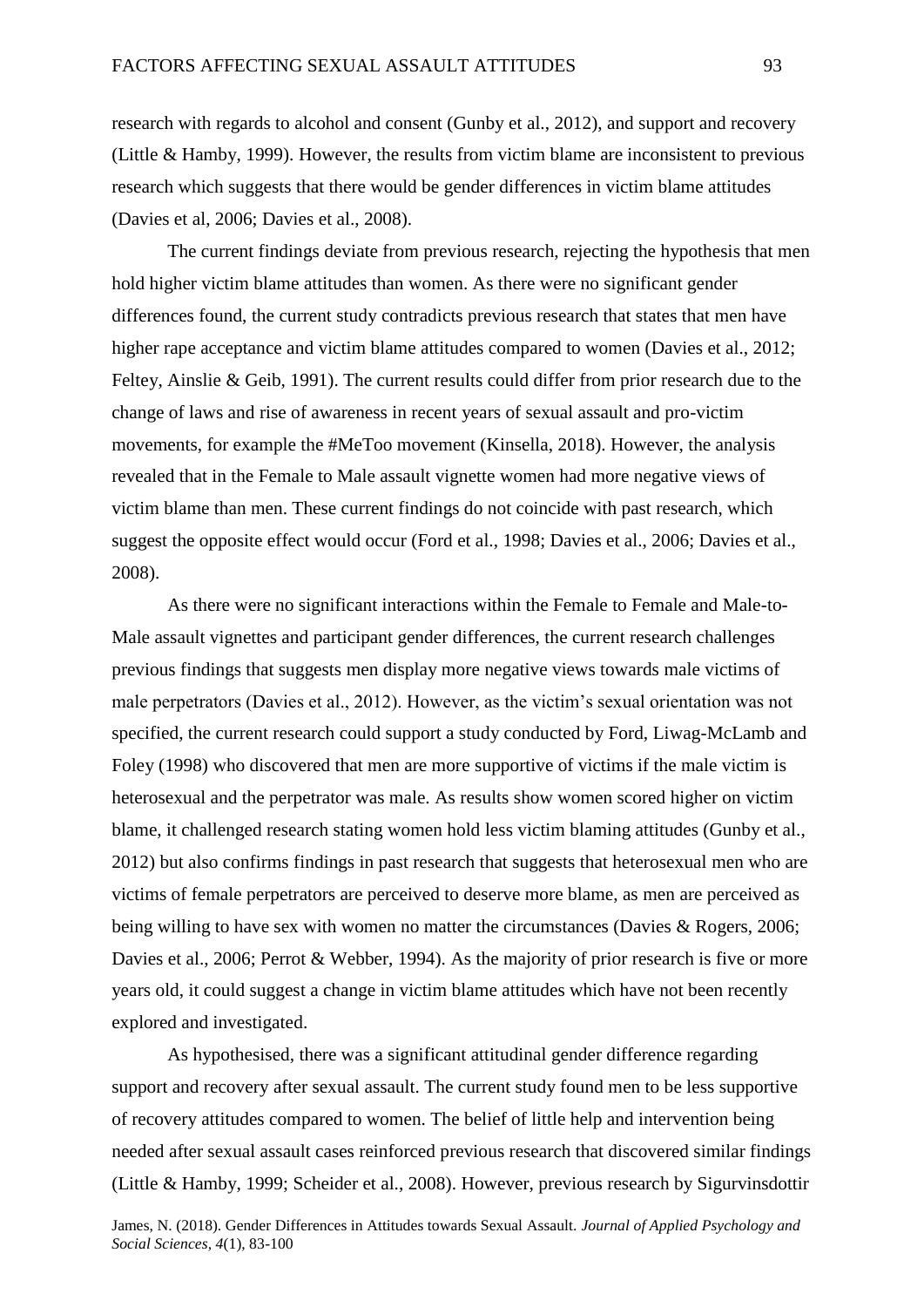and Ullman (2015) found no attitudinal gender differences regarding support and recovery attitudes, and no gender differences in attitudes towards various sexual orientation sexual assault scenarios.

The current research contradicts these findings, as there were significant gender differences found. Previous research had found a link between negative attitudes regarding sexual assault and victim blaming had a profound link with negative beliefs within the recovery process of victims of sexual assault (Pistorio, 2015). However, the current research challenges these previous findings, as despite having a significant gender difference, of men being more negative than women in recovery, there was no significant difference regarding victim blame.

## **Limitations**

With web-based questionnaires, there could be an issue with social desirability, especially within the context of sexual assault, to keep to current societal norms rather than personal beliefs, as there is a fear results may not be completely anonymized (Cargan, 2007). Another issue is that the study had predominantly more female participants compared to male participants, which does not allow an appropriate examination of gender differences. Due to the lack of control for co-variate variables, such as sexuality and age, this could have affected the participant attitudes towards victim blame (Davies & Rogers, 2006). There was no specification as to whom was the most drunk in the vignettes or how heavily it affected their actions, therefore some answers to questions in the questionnaire were unsure as several participants questioned whether any of the individuals in the vignette were responsible if both were intoxicated.

#### **Implications of Findings**

There are implications that can be taken from the findings of this study. In terms of education, it would be beneficial to educate students from an appropriate age that alcohol has an effect on providing sufficient consent according to the law. By educating individuals on the gender differences of forms of consent, it could prevent miscommunications within sexual situations. In terms of practice, the study implies that participants still considered same-sex and female to male assault as the same crime. This could imply that laws should follow this example and use the same sentencing of sexual assault/rape of a male perpetrator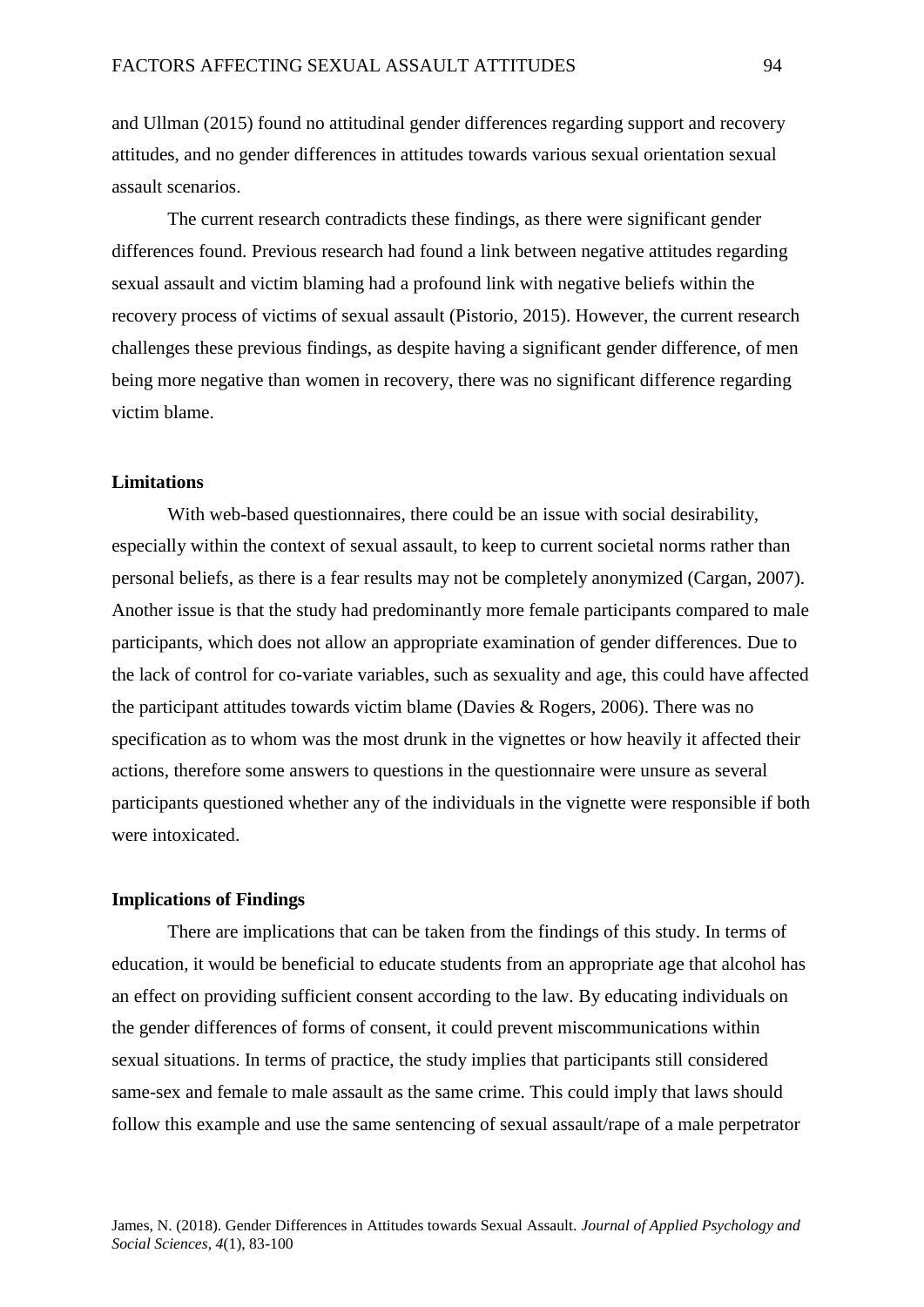as a female perpetrator unlike laws currently claiming women cannot commit the act of rape (Rumney, 2007).

The findings indicate that the education of the public that men can be victims of sexual assault as well as women would be useful, as women attributed more victim blame to male victims. As society has previously portrayed women as victims this has had an effect on men as they are portrayed as "less manly" or "weak" if they are victims of abuse (Davies & Rogers, 2006). Likewise, the education that individuals can experience same-sex assault is necessary. Although the findings for victim blame were not significant, the results still indicated that women were blamed when being assaulted by another woman. This could be transferred into victim support as the awareness of this type of assault will help develop programs to help support victims in same-sex assault cases

# **Future Directions of Research**

With regards of future research direction, the need for adding sexuality of the victim and/or perpetrator is needed within research as it can have an effect on individual attitudes regarding sexual assault (Gerber et al., 2004; Waldner-Haugrud & Gratch, 1997; Duncan, 1990; Rotham et al., 2011). Another direction suggestion is to investigate the age of participants and whether that has a direct impact on attitudes regarding sexual assault. From the current research findings, the need for further research into women's attitudes of various vignettes is required to discover whether findings were chance occurrence or in fact a change in these attitudes. With regards of support, research further into the differences between recovery attitudes is needed. Within victim support, the findings that men and women have differing attitudes towards recovery can help develop recovery programs for male and female victims to cater to their needs. This also calls for future research as there is a severe lack of research within the effects of alcohol and consent within same-sex assault and whether there are differences in the recovery process. Finally, a direction for future research is a demand for qualitative research in the area of understanding sexual assault to discuss and determine factors that play in gender differences and how they differ in various sexual orientation vignettes.

# **Conclusion**

In conclusion, most of the findings of the current study coincide with past research, adding more validity and reliability to the literature. Despite not corresponding to prior research on victim blaming (Ford et al., 1998; Davies et al., 2012), the current research has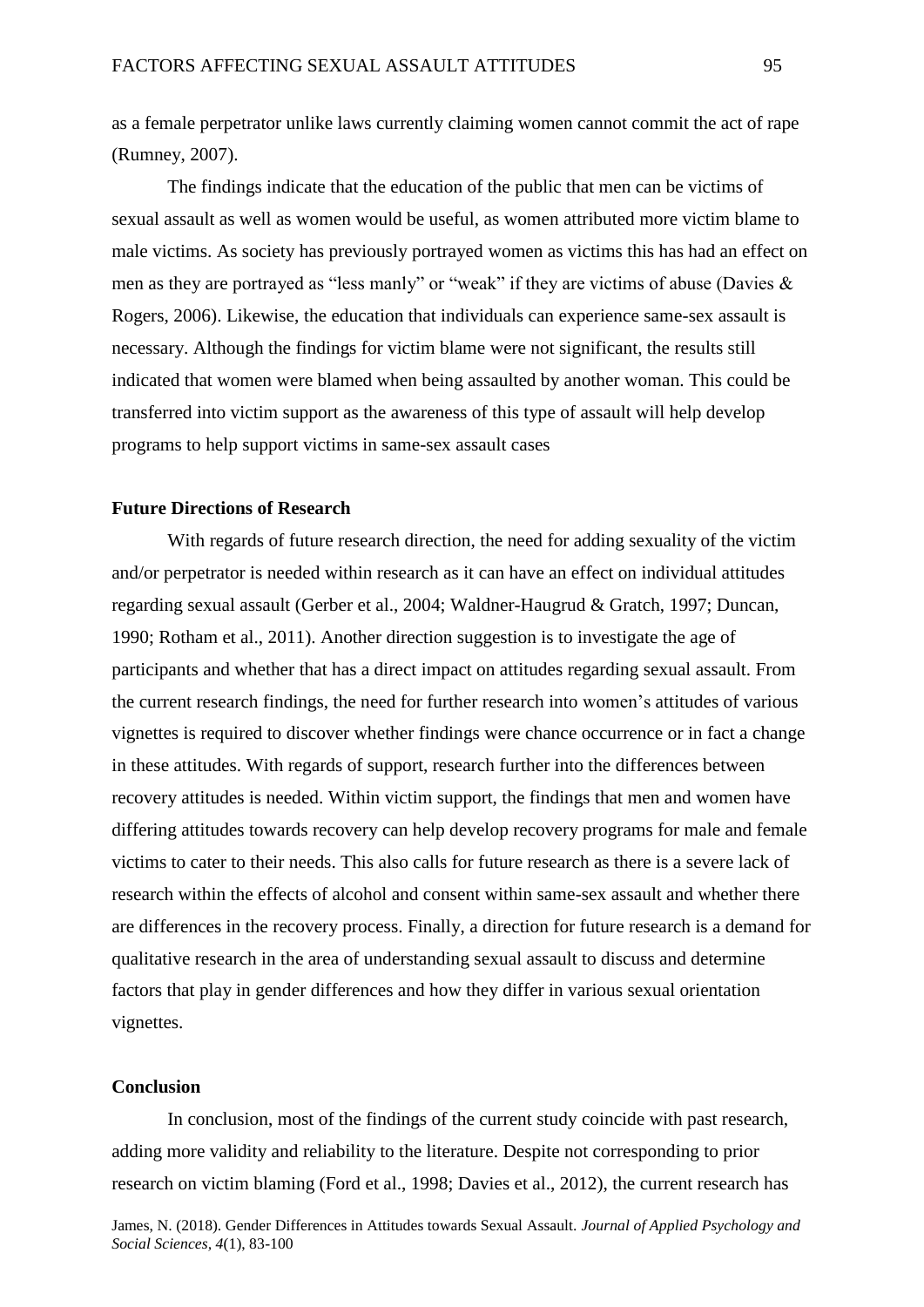opened opportunities for attitude changes to be discussed and investigated. The finding of women rating higher on victim blame than men in the Female to Male vignette has differed to the majority of research previously conducted within this area; these findings provide an opportunity for future research to explore these attitude differences. Men were found to hold attitudes that alcohol has no effect on an individual's ability to give consent whereas women believed alcohol effects consent. Finally, the support and recovery findings support prior research (Schneider et al., 2008); the findings discovered that men, when compared to women, believe that support is not necessary for all victims following sexual assault. There is a need for further research within this area to fully understand the gender differences of sexual assault recovery.

#### **References**

- Abbey, A., & Harnish, R. (1995). Perception of sexual intent: The role of gender, alcohol consumption, and rape supportive attitudes. *Sex Roles, 32(5)*, 297-313.
- Abbey, A. (2002). Alcohol-Related Sexual Assault: A Common Problem among College Students. *Journal of Studies on Alcohol and Drugs, 14(1)*, 118-128. doi:10.15288/jsas.2002.s14.118
- Abbey, A., & Harnish, R. J. (1995). Perception of sexual intent: The role of gender, alcohol consumption, and rape supportive attitudes. *Sex Roles, 32(5-6)*, 297–313.
- Beres, M. A., Herold, E., & Maitland, S. B. (2004). Sexual consent behaviors in same-sex relationships. *Archives of Sexual Behavior, 33(5)*, 475–486. doi:10.1023/B:ASEB.0000037428.41757.10
- Cargan, L. (2007). Doing social research. United States: The Rowman & Littlefield Publishing Group.
- Cowley, A. D. (2013). "Let's get drunk and have sex": The complex relationship of alcohol, gender, and sexual Victimization. *Journal of Interpersonal Violence, 29(7),* 1258– 1278. doi:10.1177/0886260513506289
- CPS. (2014, March 27). CPS legal guidance. Retrieved February 27, 2017, from [http://www.cps.gov.uk/legal/p\\_to\\_r/rape\\_and\\_sexual\\_offences/consent/#a03](http://www.cps.gov.uk/legal/p_to_r/rape_and_sexual_offences/consent/#a03)
- Davies, M., & Rogers, P. (2006). Perceptions of male victims in depicted sexual assaults: A review of the literature. *Aggression and Violent Behavior, 11(4),* 367-377. doi:10.1016/j.avb.2006.01.002
- Davies, M., Gilston, J., & Rogers, P. (2012). Examining the Relationship Between Male Rape Myth Acceptance, Female Rape Myth Acceptance, Victim Blame, Homophobia,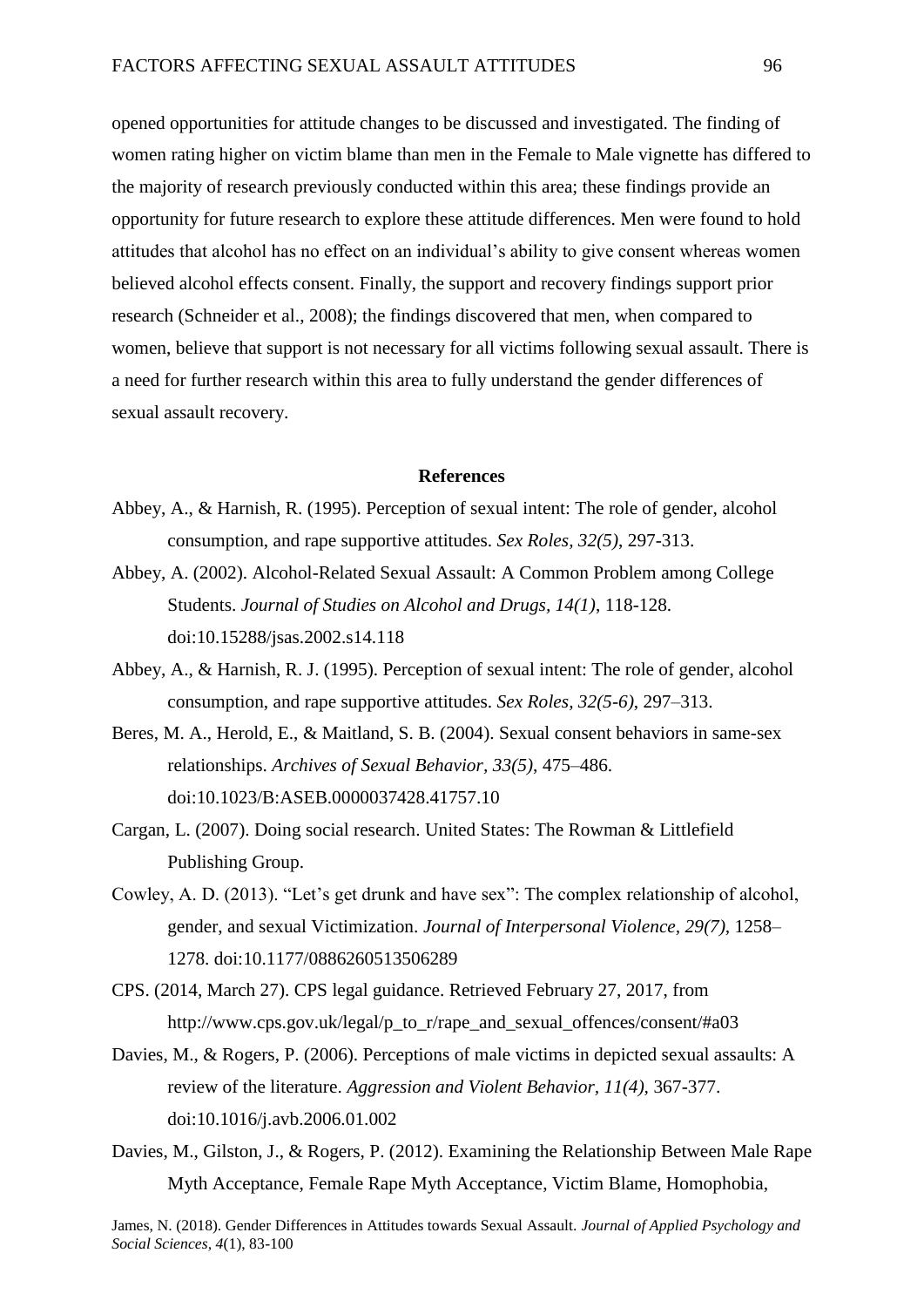Gender Roles, and Ambivalent Sexism. *Journal of Interpersonal Violence, 27(14)*, 2807-2823. doi:10.1177/0886260512438281

- Davies, M., Pollard, P., & Archer, J. (2006). Effects of Perpetrator Gender and Victim Sexuality on Blame toward Male Victims of Sexual Assault. *The Journal of Social Psychology, 146(3)*, 275-291. doi:10.3200/SOCP.146.3.275-291
- Davies, M., Rogers, P., & Bates, J. (2008). Blame Toward Male Rape Victims in a Hypothetical Sexual Assault as a Function of Victim Sexuality and Degree of Resistance. *Journal of Homosexuality, 55(3)*, 533-544. doi:10.1080/00918360802345339
- Davies, M. (2002). Male sexual assault victims: A selective review of the literature and implications for support services. *Aggression and Violent Behavior, 7(3),* 203–214. doi:10.1016/S1359-1789(00)00043-4
- Davies, M., Gilston, J., & Rogers, P. (2012). Examining the relationship between male rape myth acceptance, female rape myth acceptance, victim blame, homophobia, gender roles, and ambivalent sexism. *Journal of Interpersonal Violence, 27(14),* 2807–2823. doi:10.1177/0886260512438281
- Díaz, A., Soriano., J. F., & Beleña, Á. (2016). Perceived vulnerability to disease questionnaire: Factor structure, psychometric properties and gender differences. *Personality and Individual Differences, 101*, 42–49. doi:10.1016/j.paid.2016.05.036
- Dulebohn, J. H., Conlon, D. E., Davison, R. B., Lee, A., & Hoch, J. E. (2013). Gender differences in organizational justice evaluations: Evidence from fMRI. *Academy of Management Proceedings, 2013(1)*, 17299–17299. doi:10.5465/ambpp.2013.17299abstract
- Duncan, D. (1990). Prevalence of sexual assault victimization among heterosexual and gay lesbian university students*. Psychological Reports, 66(1),* 65-66.
- Eiswerth-Cox, L. (1993). *Sexual assault recovery: The influence of self-blame, feminist identity, and victim attitudes* (Order No. 9402250). Available from ProQuest Dissertations & Theses Global. (304027627).
- Fantasia, H. C., Sutherland, M., & Fontenot, H. B. (2015). Forced sex, alcohol use, and sexual consent among college women. *Journal of Obstetric, Gynecologic & Neonatal Nursing, 44*, S56–S57. doi:10.1111/1552-6909.12626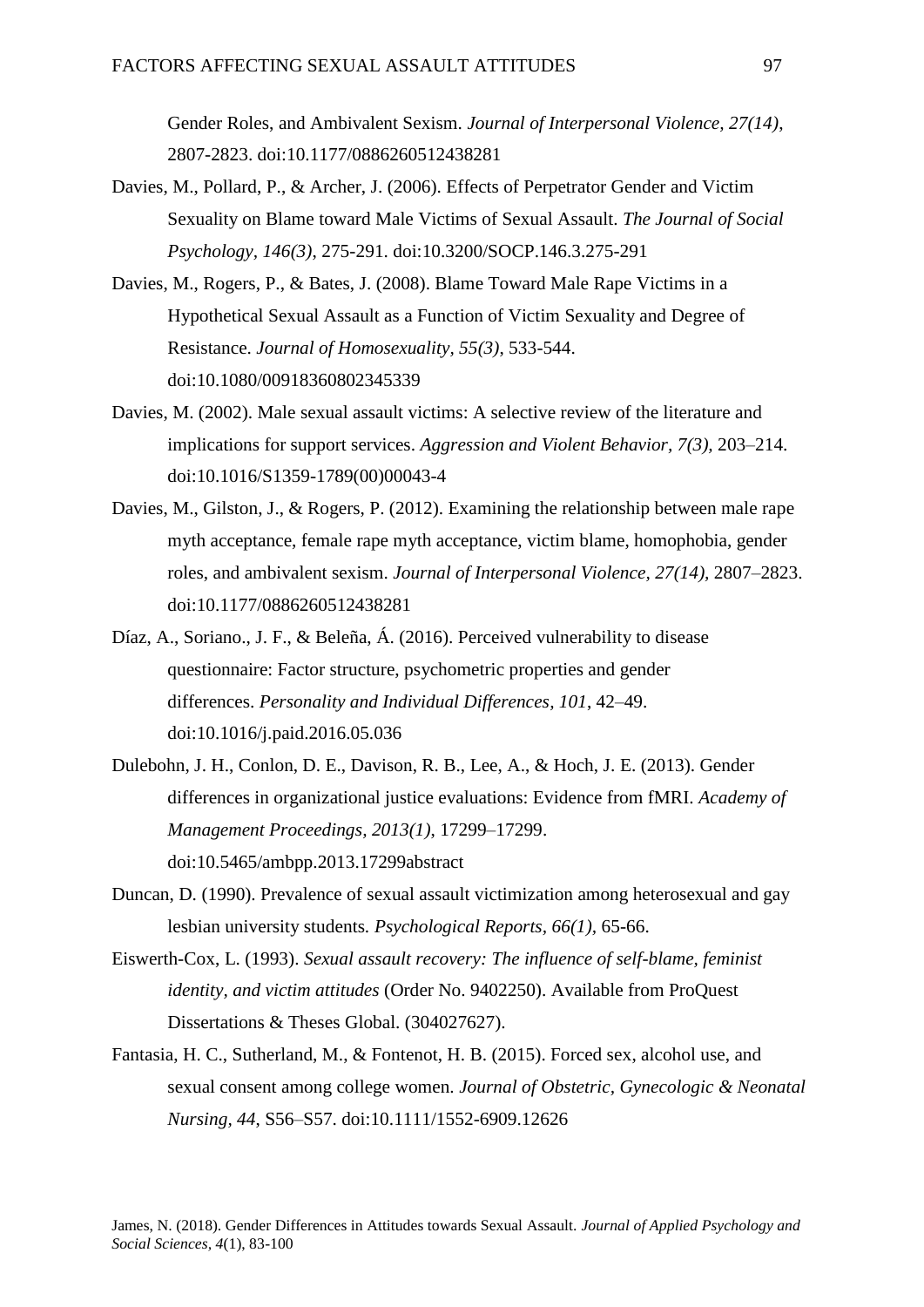- Feltey, K. M., Ainslie, J. J., & Geib, A. (1991). Sexual coercion attitudes among high school students: The influence of gender and rape education. *Youth & Society, 23(2),* 229– 250.
- Ford, T., Liwag-Mclamb, M., & Foley, L. (1998). Perceptions of rape based on sex and sexual orientation of victim. *Journal of Social Behavior & Personality, 13(2),* 253- 264.
- Galovski, T. E., Blain, L. M., Chappuis, C., & Fletcher, T. (2013). Sex differences in recovery from PTSD in male and female interpersonal assault survivors. *Behaviour Research and Therapy*, *51*(6), 247–255. doi:10.1016/j.brat.2013.02.002
- Gerber, G., Cronin, J., & Steigman, H. (2004). Attributions of Blame in Sexual Assault to Perpetrators and Victims of Both Genders. *Journal of Applied Social Psychology, 34(10),* 2149–2165. [hdoi10.1111/j.1559-1816.2004.tb02694.x](https://doi.org/10.1111/j.1559-1816.2004.tb02694.x)
- Good, G. E., & Wood, P. K. (1995). Male gender role conflict, depression, and help seeking: Do college men face double jeopardy? *Journal of Counseling and Development: JCD, 74*(1), 70.
- GOV UK. (2016). Sexual Offence legislation: Rape and sexual offences: Legal guidance: Crown prosecution service.
- Gunby, C., Carline, A., Bellis, M. A., & Beynon, C. (2012). Gender differences in alcoholrelated non-consensual sex; cross-sectional analysis of a student population. *BMC Public Health, 12(1),* 216. doi:10.1186/1471-2458-12-216
- Home Office & Ministry of Justice. (2013, January 10). An overview of sexual offending in England and Wales.
- Jozkowski et al., (2014). Gender Differences in Heterosexual College Students' Conceptualizations and Indicators of Sexual Consent: Implications for Contemporary Sexual Assault Prevention Education. *Journal of Sex Research, 51(8),* 904-916. doi:10.1080/00224499.2013.792326
- Jozkowski, K. N. (2011). Measuring internal and external conceptualizations of sexual consent: A mixed-methods exploration of sexual consent (Order No. 3466353). Available from ProQuest Dissertations & Theses Global. (884637353).
- Jozkowski, K. N., & Wiersma, J. D. (2014). Does drinking alcohol prior to sexual activity influence college students' consent? *International Journal of Sexual Health, 27(2),* 156–174. doi:10.1080/19317611.2014.951505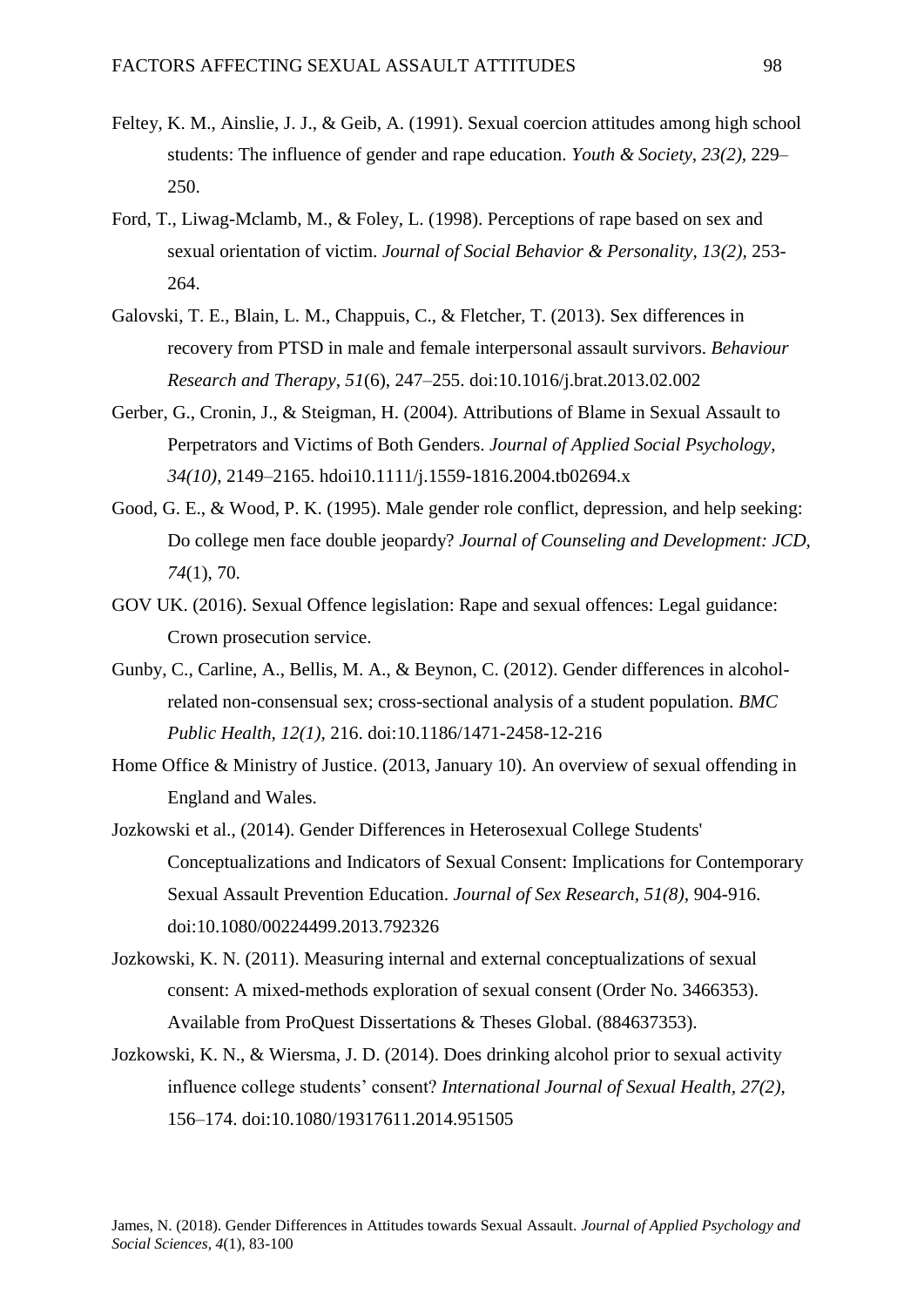- Kalof, L., & Wade, B. (1995). Sexual Attitudes and Experiences with Sexual Coercion: Exploring the Influence of Race and Gender. *Journal of Black Psychology, 12(3),* 224-238.
- Kilpatrick, D. (2000). Rape and sexual assault. Retrieved February 27, 2017, from MainWeb, <https://mainweb-v.musc.edu/vawprevention/research/sa.shtml>
- Kinsella, W. (2018). #MeToo movement belongs to the victims, not the media. *The Hill Times,* (1504), 11.
- Larimer, M., Lydum, A., Anderson, B., & Turner, A. (1999). Male and Female Recipients of Unwanted Sexual Contact in a College Student Sample: Prevalence Rates, Alcohol Use, and Depression Symptoms. *Sex Roles, 40(314),* 295–308. doi:/10.1023/A:1018807223378
- Little, L., & Hamby, S. L. (1999). Gender differences in sexual abuse outcomes and recovery experiences: A survey of therapist-survivors. Professional Psychology: *Research and Practice, 30(4),* 378–385.
- Malamuth, N. M., Haber, S., & Feshbach, S. (1980). Testing hypotheses regarding rape: Exposure to sexual violence, sex differences, and the "normality" of rapists. *Journal of Research in Personality, 14(1)*, 121–137.
- Maurer, T. W., & Robinson, D. W. (2007). Effects of attire, alcohol, and gender on perceptions of date rape. *Sex Roles, 58(5-6),* 423–434. doi:10.1007/s11199-007-9343- 9
- Mitchell, M. L., & Jolley, J. M. (2009). Research design explained (7th ed.). Boston, MA, United States: Wadsworth Publishing Co.
- Mosier, A. (2013). *Attitudes and beliefs regarding sexual assaults* (Order No. 1541321). Available from ProQuest Central; ProQuest Dissertations & Theses Global. (1418267401).
- Payne, D. L., Lonsway, K. A., & Fitzgerald, L. F. (1999). Rape myth acceptance: Exploration of its structure and its measurement using the Illinois rape myth acceptance scale. *Journal of Research in Personality, 33(1),* 27–68.
- Perrot, S., & Webber, N. (1996). Attitudes Toward Male and Female Victims of Sexual Assault. *Journal of Psychology & Human Sexuality, 8(4),* 19-38.
- Phillips, R., & Gilroy, F. (1985). Sex-role stereotypes and clinical judgments of mental health: The Brovermans' findings reexamined. *Sex Roles*, 12(1-2), pp.179-193.